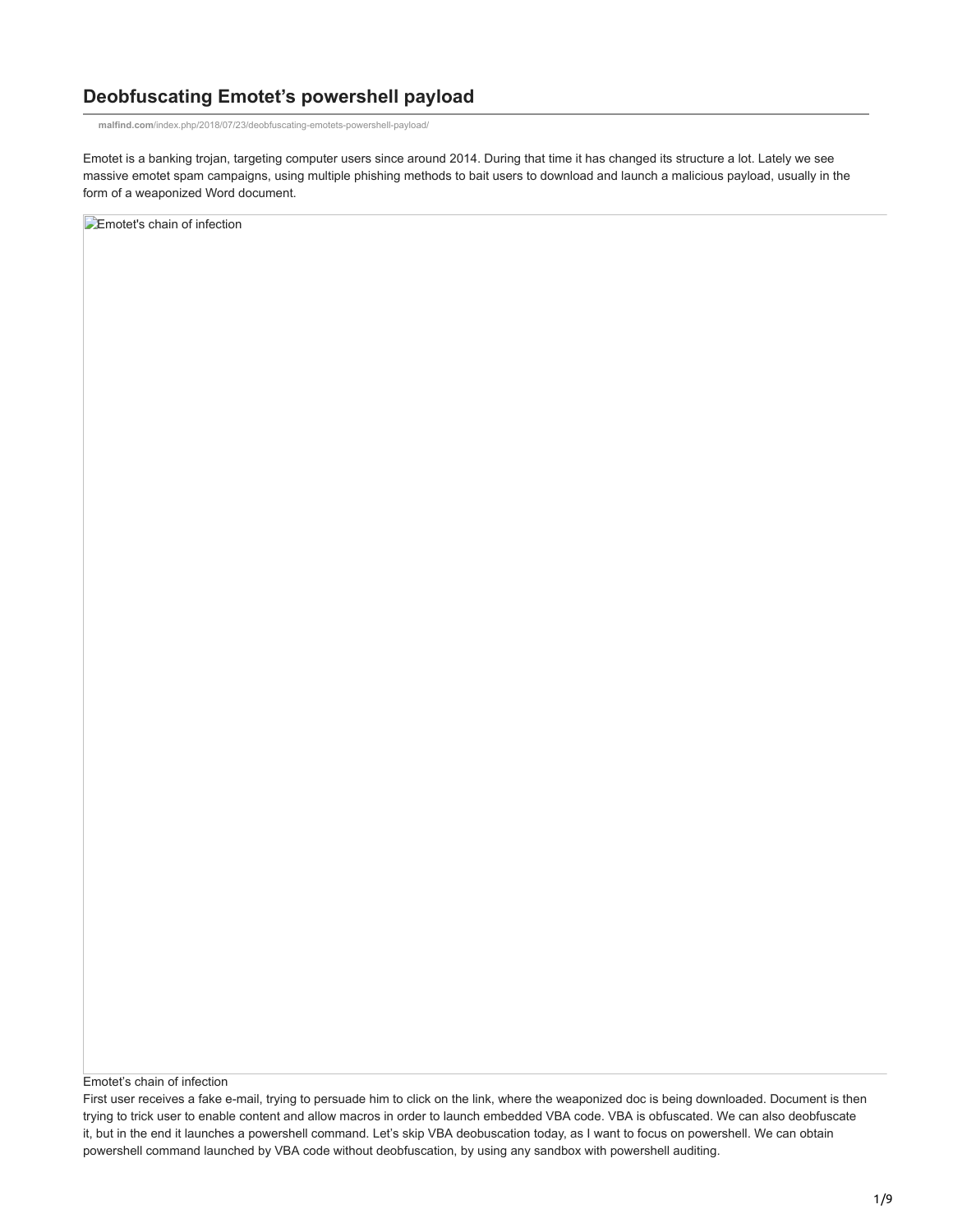Typical Emotet

#### document

D

The powershell code itself is obfuscated as well. The problem with just launching it in the virtual environment is that we probably won't see every network IoC this way. Of course there are ways to do it (just block dns requests, and malware should try every fail-over domain), but in my opinion if there is time to do it – it is always better to deobfuscate code to better understand it.

*Obfuscation is a way to make a malicious code unreadable. It has two purposes. First to trick antivirus signatures, second to make analysis of the code harder and more time-consuming.*

In this post, I want to show three ways of obfuscation used by Emotet malware since December 2017.

#### **1. String replace method**

This method uses multiple powershell's "replace" operators to swap a bunch of junk strings with characters that in the end produce a valid powershell code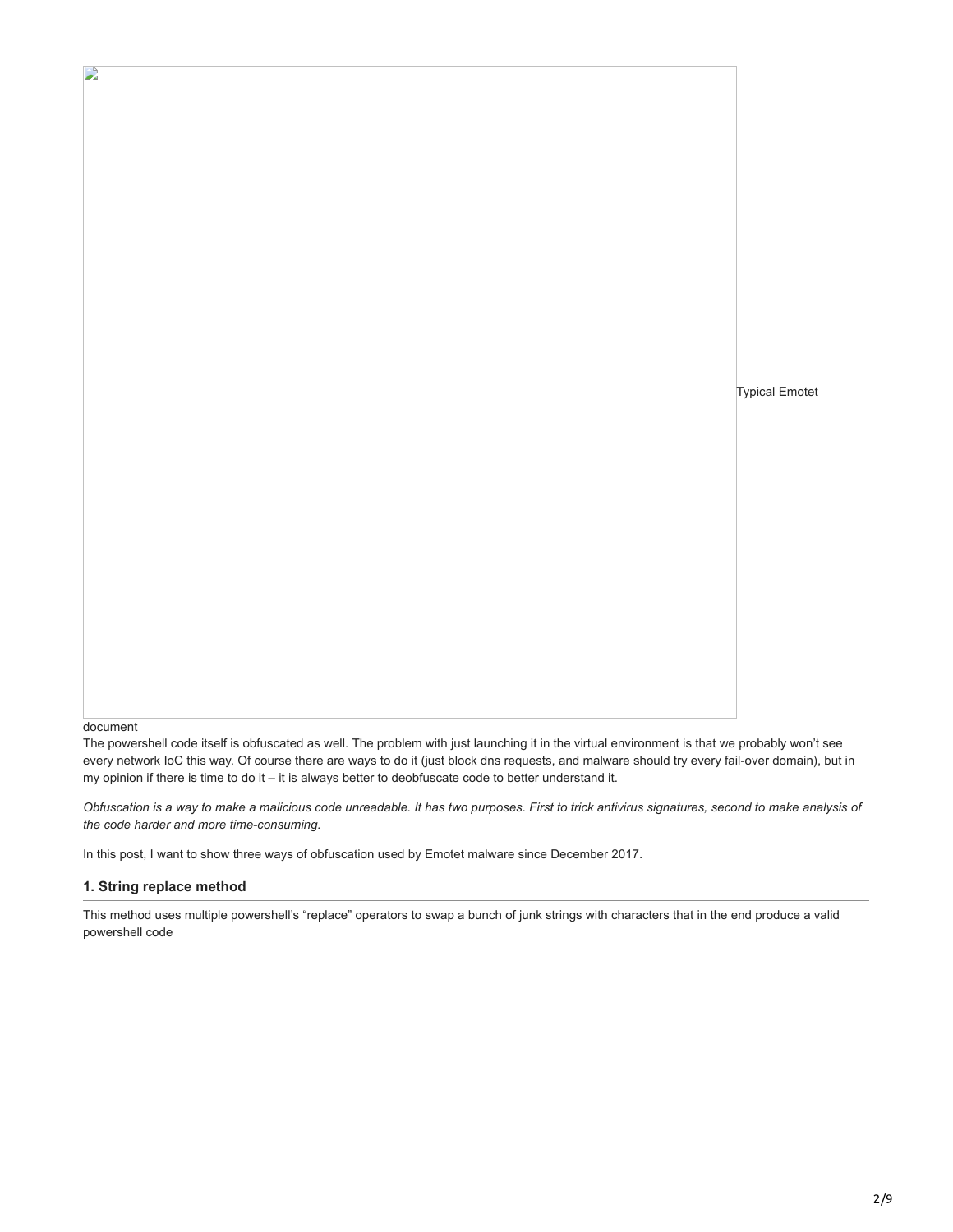

method

D

Of course you can deobfuscate it manually in any text editor, just by replacing every string with its equivalent or you can speed up a process with correct regular expression. In the end you can put this regular expression in the python script and automate it completely. There are just few things to consider when implementing it in python:

- String concatenations. These little '+' can mess up with our regexp, so they have to be handled first
- Char type projection sometimes for additional obfuscation, strings to be replaced are not typed directly to the powershell code, but they are converted from int to char. We have to handle that as well
- Replacing one part of the code can "generate" new replace operators this is because "junk string" can be in the middle of replace operator (for example: -replFgJace, where FgJ is a string to be replaced with empty string). For this reason it is best to put regexp in the loop and perform replace operation as long as there is something to replace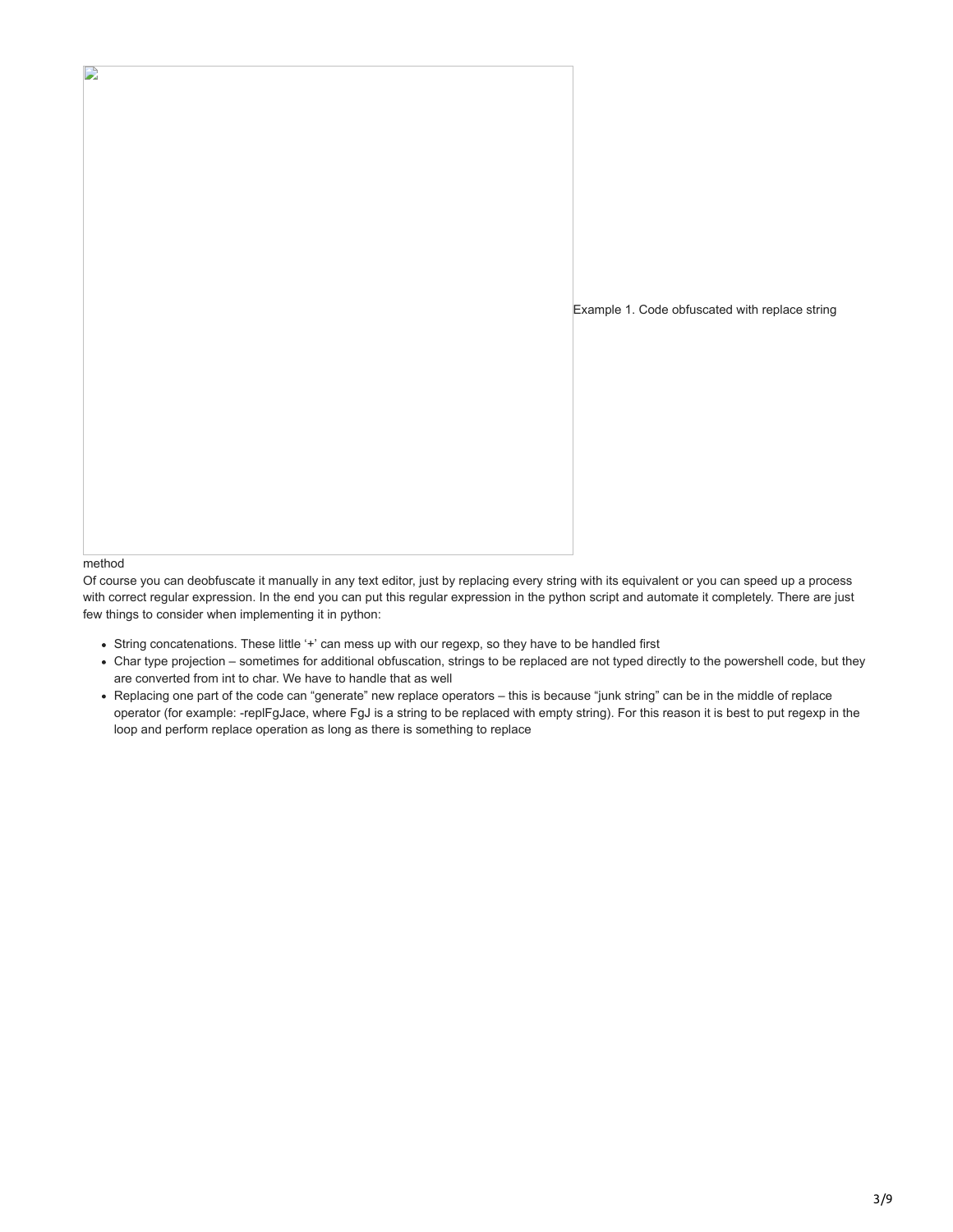Deobfuscated code from example 1

## **2. String compression**

 $\mathbf{L}$ 

This method is quite simple as it uses powershell's built-in class DeflateStream to decompress and execute a compressed stream.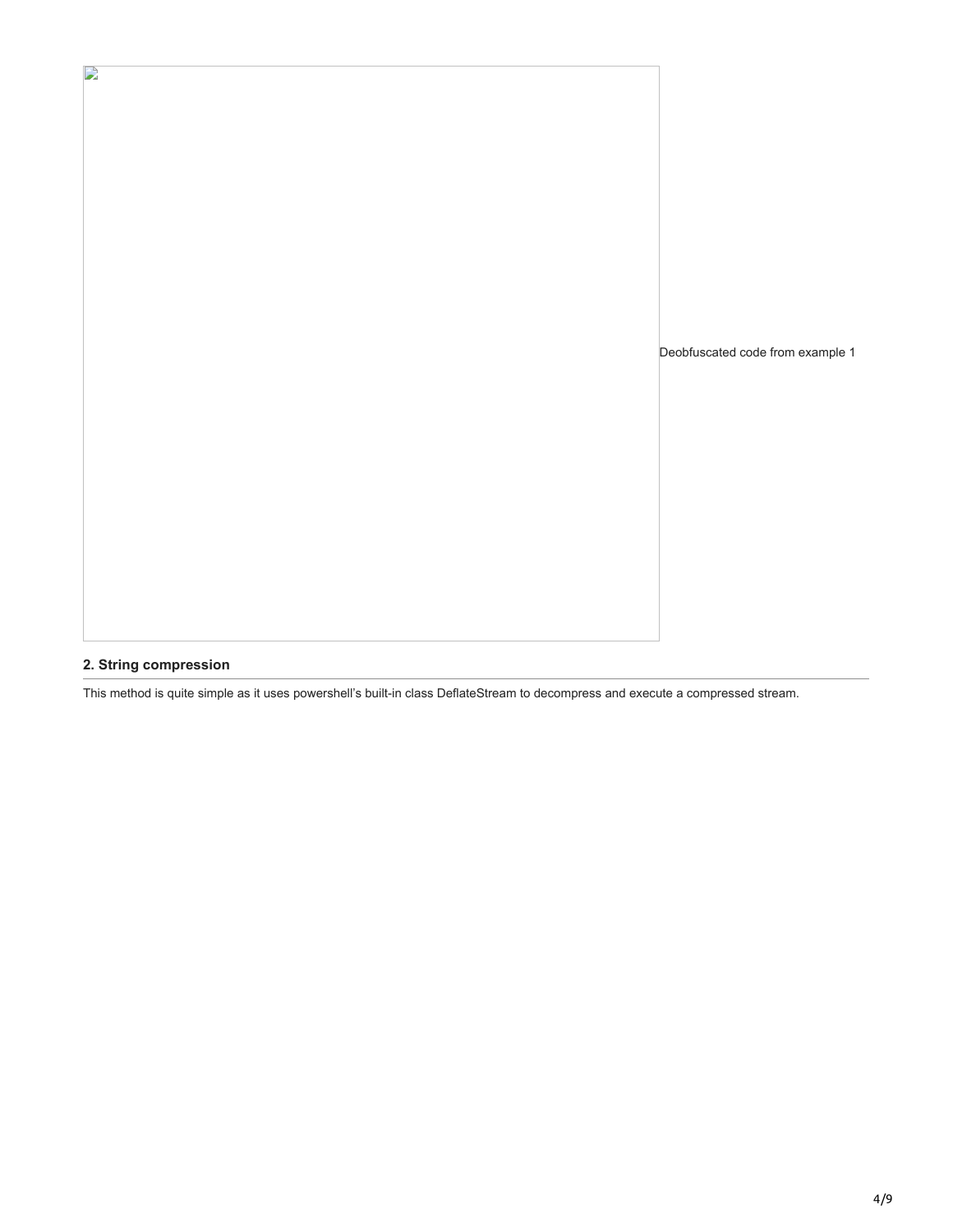Example 2. Decompress string obfuscation

method

D

The easiest way to deobfuscate this is to use powershell to simply decompress the string. **Just remember to remove command between first two parenthesis – its a an obfuscated Invoke-Expression cmdlet that will execute the code on your computer! Also, always use a safe (possibly disconnected from the network, unless you know what you are doing), virtualized environment when dealing with malicious code**.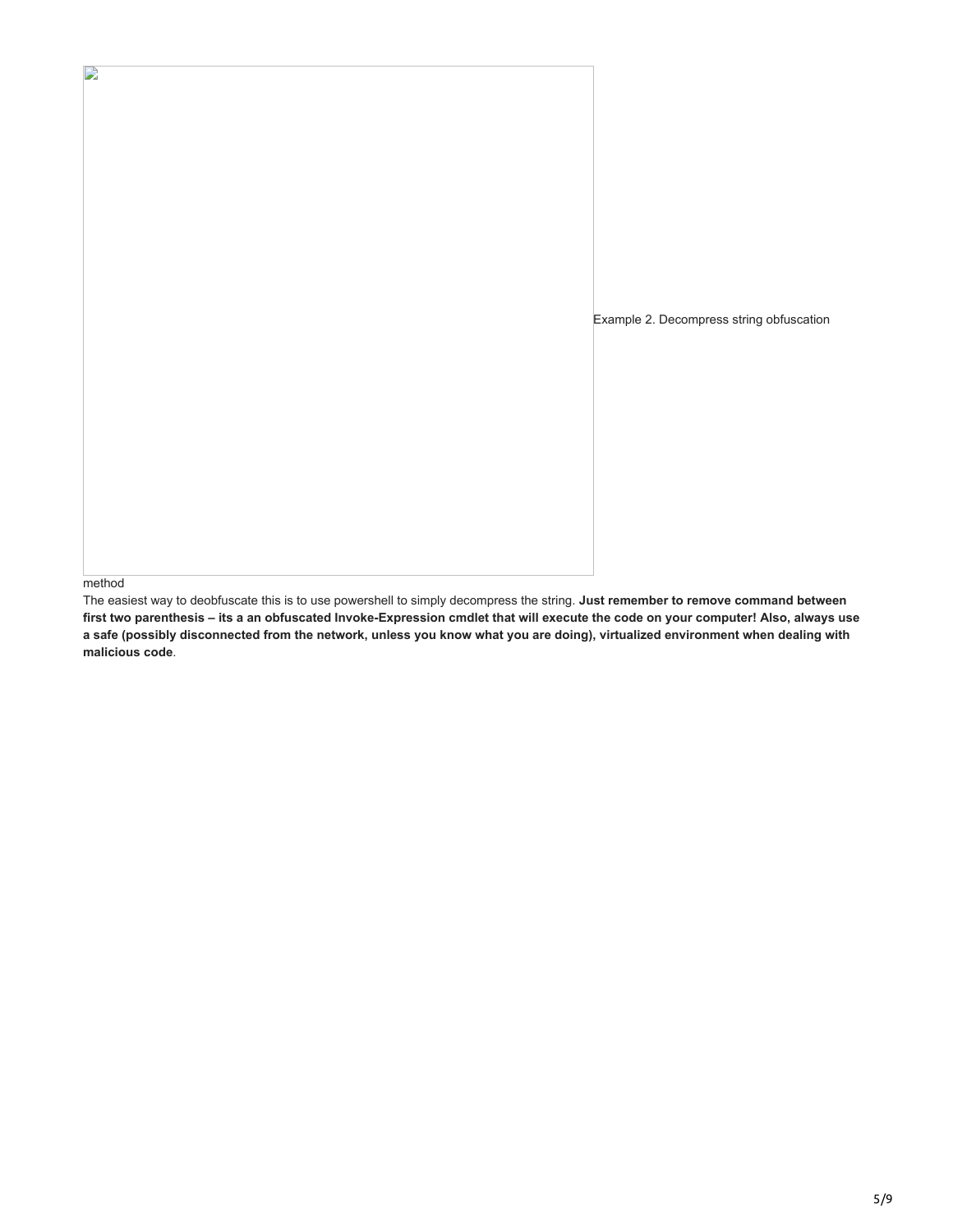Decompression method

deobfuscation in powershell

D

But what if we'd like to have a portable python script that can deal with this type of deobfuscation? If we look at MSDN documentation, then we will see that DeflateStream class follows RFC 1951 Deflate data format specification, and can actually be decompressed by using zlib library. There is one catch: zlib's decompress method by default expects correct zlib file header, which DeflateStream does not have, as it is not a file but a stream. To force zlib to decompress a stream we can either add a header to it or simply pass a *-zlib.MAX\_WBITS* (there is a minus at the beginning!) argument to decompress function. zlib.MAX\_WBITS (which is 15) argument with a negative value informs decompress function that it should skip header bits.

### **3. ASCII codes array**

How does the computer represents strings? Well that is simple, as numbers. But numbers are much harder to read for human than strings, so these numbers are later changed to strings by every program. But if obfuscation's goal is to make code harder to read, then why don't use this trick to hide a true purpose of malicious code? This is the third obfuscation method I will present.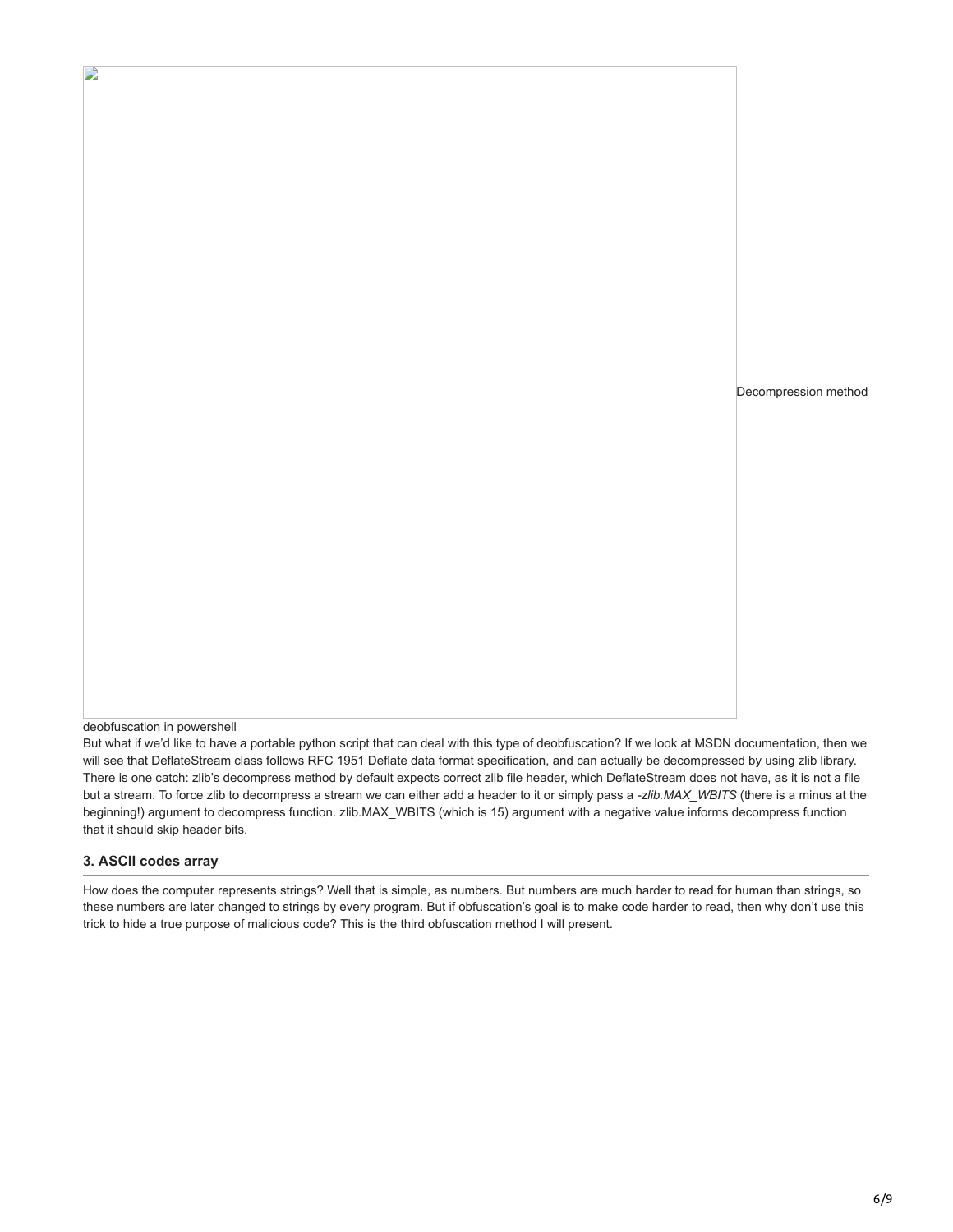Example 3. Ascii code array obfuscation method

D

On the example above we can see a long string, with a lot of numbers in it. If you are familiar with ASCII codes, you will probable recognize them instantly. If not then your hint should be a type projection after a pipe that converts every given string from table first to int then to char. Method presented in example 3, also uses a split operator, that splits a string by a given separator to further obfuscate the code. I saw samples where a pure char array is used instead of a string that had to be split.

To deobfuscate this in python simply use similar split method (found in re library), and then map numbers to chars by using chr() function.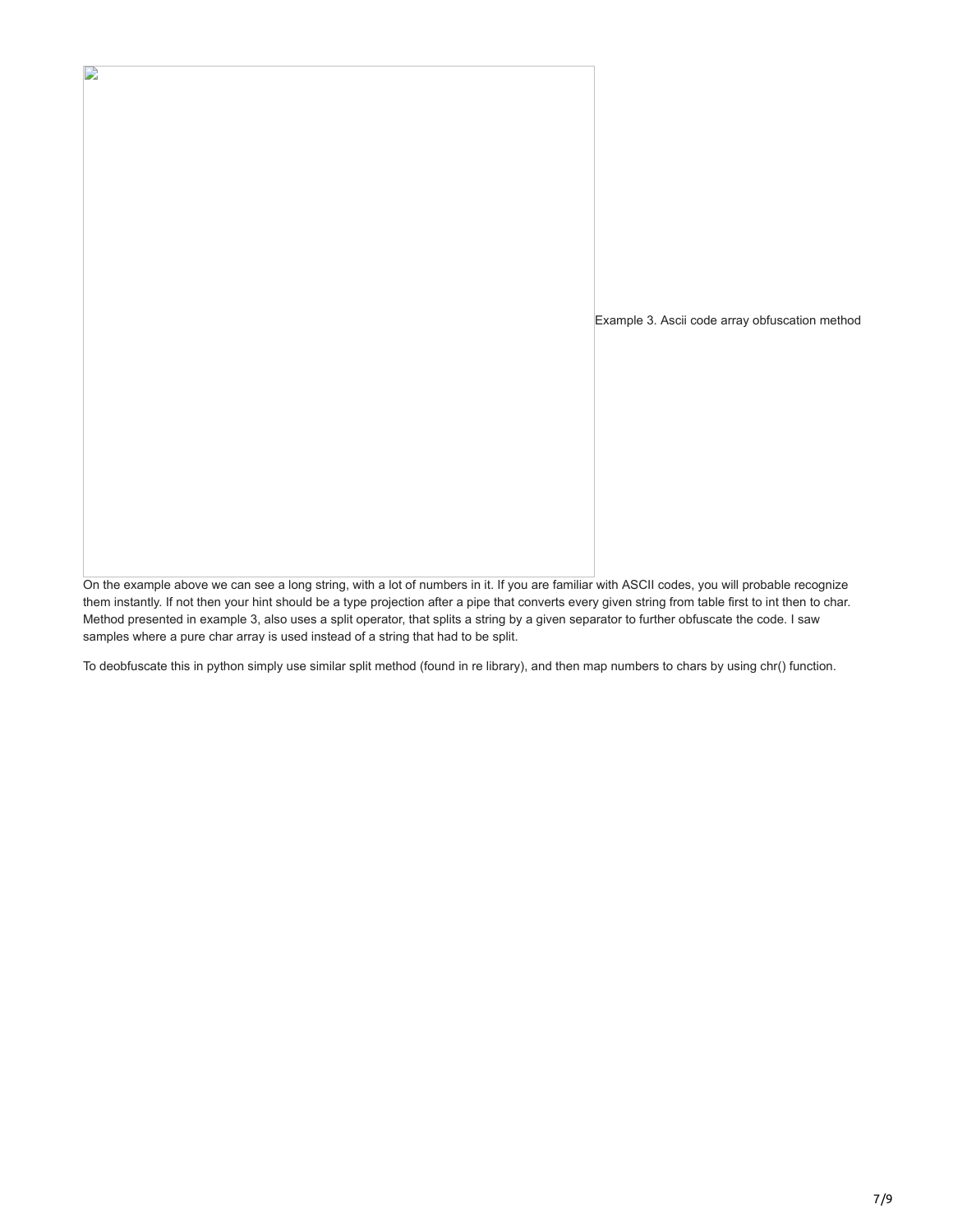

### **A little more about the code**

So now we deobfuscated the code, what we can gain from it? We can clearly see that this is a simple dropper, that uses WebClient class to connect to hardcoded domains, download a binary to %TEMP% directory and then launch it. The break instruction combined with try-catch clause assures that this script will connect to the domains provided until a download operation is completed successfully. So if it gets a binary from the first domain on the list, we will never see others in dynamic analysis. This is why deobfuscation is important.

#### **Invoke-Expression**

D

Many obfuscated powershell scripts (not only from Emotet) are using Invoke-Expression cmdlet to run an obfuscated string as a code. This is very important when we are working with powershell malicious code in the windows console, because missed invoke-expression cmdlet will launch a code instead of just displaying it. Therefore it is always important to look for disguised Invoke-Expression cmdlets. Why disguised? Because they are not always easy to spot. Firstly, powershell allows for usage of aliases for long commands. So for example built-in alias for Invoke-Expression is "iex". But this is not the end! Powershell also allows to concatenate strings and use them as cmdlets, and strings can be stored in variables. You see the problem?

Let's return to example with DeflateString compression. there is a following line at the beginning of the script:

\$vERBOsepreFErEncE.tOStRIng()[1,3]+'X'-JoIn''

It takes a value of a powershell's built-in variable \$verbosepreference, converts it to string, takes 2nd and 4th char, concatenates it with 'X' and concatenates them all together to one string using join operator.

What is the default value of \$verbosepreference? It turns out it is 'SilentlyContinue'. Second and forth chars of this string are, you guessed it, 'i' and 'e'. When we concatenate them with 'x' we receive 'iex' – alias of Invoke-Expression cmdlet. Creepy? Kinda. this kind of tricks in powershell are very popular among malware developers.